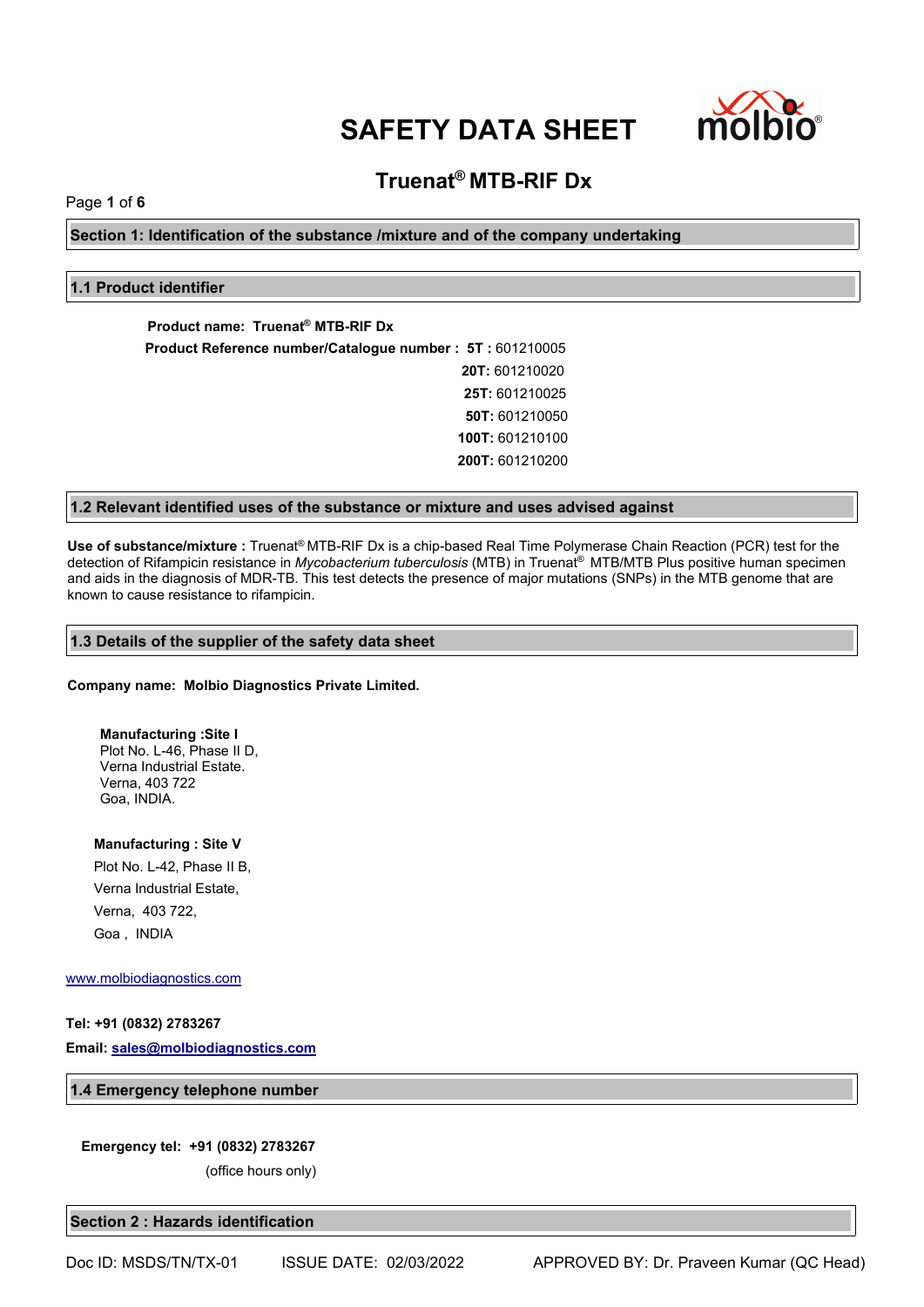

# **Truenat® MTB-RIF Dx**

Page **2** of **6**

# **2.1 Classification of the substance or mixture**

**Classification under CLP:** This product has no classification under CLP.

### **2.2 Label elements**

**Label elements:** Not Applicable

**Precautionary statements:** Not Applicable

### **2.3 Other hazards**

Not Applicable

# **Section 3 : Composition /information on ingredients**

# **3.1 Substances**

# **Truenat® MTB-RIF Dx**

The concentration of the raw material (chemicals) used in preparation of the Biomix is very negligible (< 0.1 % w/w) in the final buffer concentration. The product has no classification under CLP and is not falling under SVHC as per REACH Regulation (EC) No 1907/2006.

### **Contents:**

*Truenat<sup>®</sup> Blank chip PCBA* (CAS number Not Applicable)

#### *Biomix*

Tricine (CAS # 5704-04-1) Bovine Serum Albumin (CAS # 9048-46-8) Potassium Chloride (CAS # 7447-40-7) Tween 20 (CAS # 90005-64-5) Trehalose (CAS # 6138-23-4) Trizma HCl (CAS # 1185-53-1) Magnesium Chloride (7786-30-3) EDTA (CAS # 60-00-4) Paraffin Wax (CAS # 8002-74-2) Glycerol (CAS # 56-81-5) Taq Polymerase (CAS number Not Applicable) Primer- Probe mix (CAS number Not Applicable) DNTPs (CAS number Not Applicable) Uracil N Glycosylase(CAS number Not Applicable)

# **Section 4 : First aid measures**

# **4.1 Description of first aid measures**

**Skin contact:** Wash immediately with plenty of soap and water

**Eye contact:** Rinse cautiously with water for several minutes. Remove contact lenses, if present and if easy to do so. Continue rinsing. If eye irritation persists, seek medical advice/attention.

**Ingestion:** Solid material is not acutely toxic; however, if molten material is swallowed, seek immediate medical attention.

Doc ID: MSDS/TN/TX-01 ISSUE DATE: 02/03/2022 APPROVED BY: Dr. Praveen Kumar (QC Head)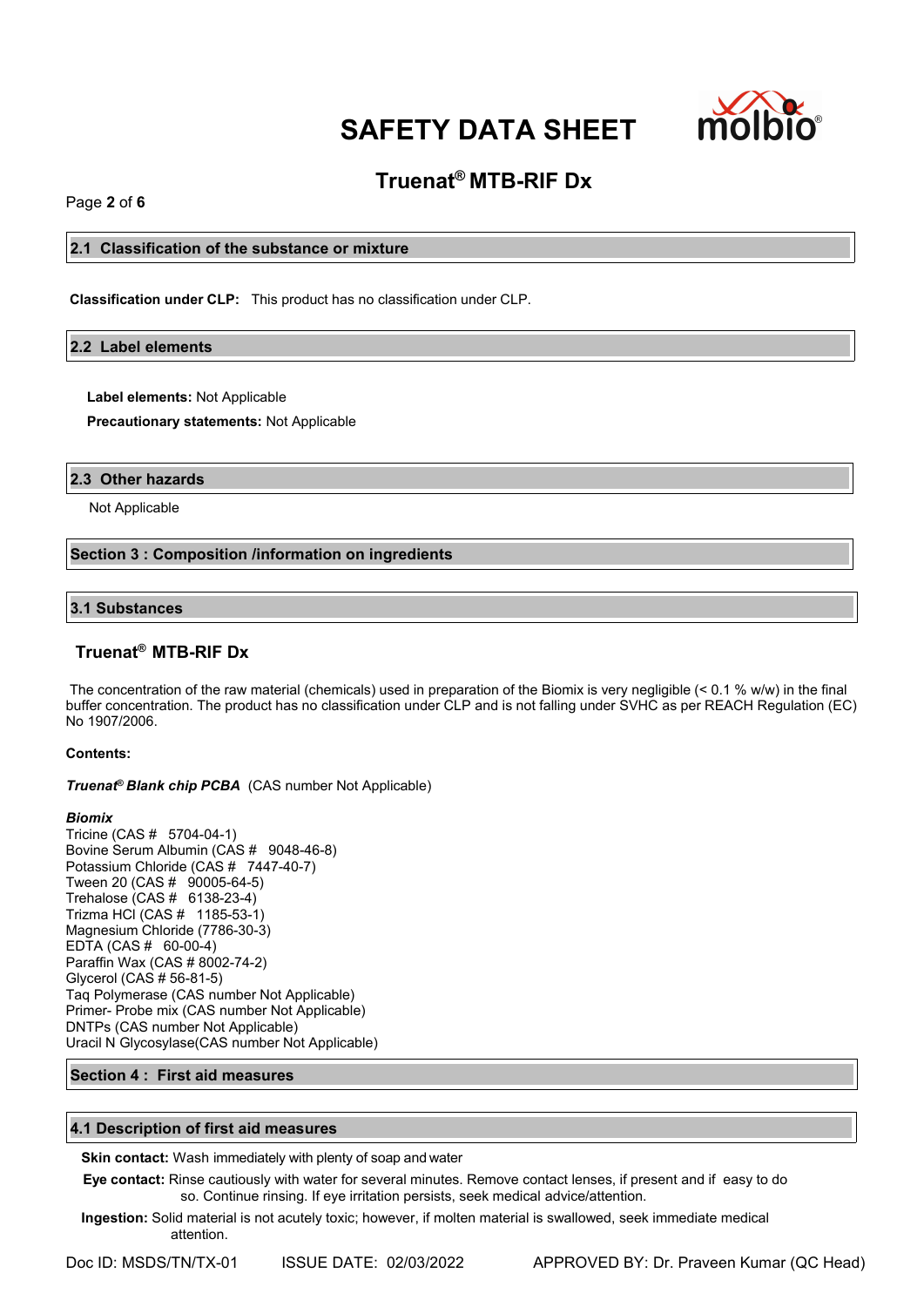

# **Truenat® MTB-RIF Dx**

### Page **3** of **6**

**Inhalation:** Irritation is unlikely to occur but can be due to molten wax fumes, but in the event of discomfort, move the victim away from source of exposure and into fresh air, if necessary seek medical assistance.

### **4.2 Most important symptoms and effects, both acute and delayed**

**Skin contact:** Molten wax can cause thermal burns. **Eye contact:** Redness and irritation. **Ingestion:** There may be throat irritation. **Inhalation:** No symptoms due to solid wax, but fumes might cause irritation and discomfort.

#### **4.3 Indication of any immediate medical attention and special treatment needed**

**Immediate / special treatment:** If eye irritation persists, seek medical advice/ attention. If molten material is swallowed, seek immediate medical attention.

### **Section 5: Fire -fighting measures**

### **5.1 Extinguishing media**

**Extinguishing media:** Carbon dioxide, dry chemical powder or polymer foam.

### **5.2 Special hazards arising from the substance or mixture**

**Exposure hazards:** No known specific hazards

#### **5.3 Advice for fire fighters**

**Advice for fire-fighters:** Wear self-contained breathing apparatus and protective clothing to prevent contact with skin and eyes.

# **Section 6: Accidental release measures**

#### **6.1 Personal precautions, protective equipment and emergency procedures**

**Personal precautions:** Refer to section 8 of SDS for personal protection details.

#### **6.2 Environmental precautions**

**Environmental precautions:** Do not discard into drains or rivers, waste bins.

#### **6.3 Methods and material for containment and cleaning up**

**Containment and Clean-up procedures:** Spills of potentially infectious material should be cleaned up immediately with absorbent paper tissue and the contaminated area should be decontaminated with disinfectant such as 0.5% freshly prepared sodium hypochlorite.

Used Truenat**®** MTB-RIF Dx chip, remains of samples, reagents of human and animal origin, as well as contamination materials, disposables, neutralized acids and other waste materials must be discarded according to the local regulations after decontamination by immersion in a freshly prepared 0.5% of sodium hypochlorite for 30 minutes (1 volume if 5% sodium hypochlorite for10 volumes of contaminated fluid or water)

#### **6.4 Reference to other sections**

**Reference to other sections:** Refer to section 8 of SDS.

**Section 7: Handling and storage**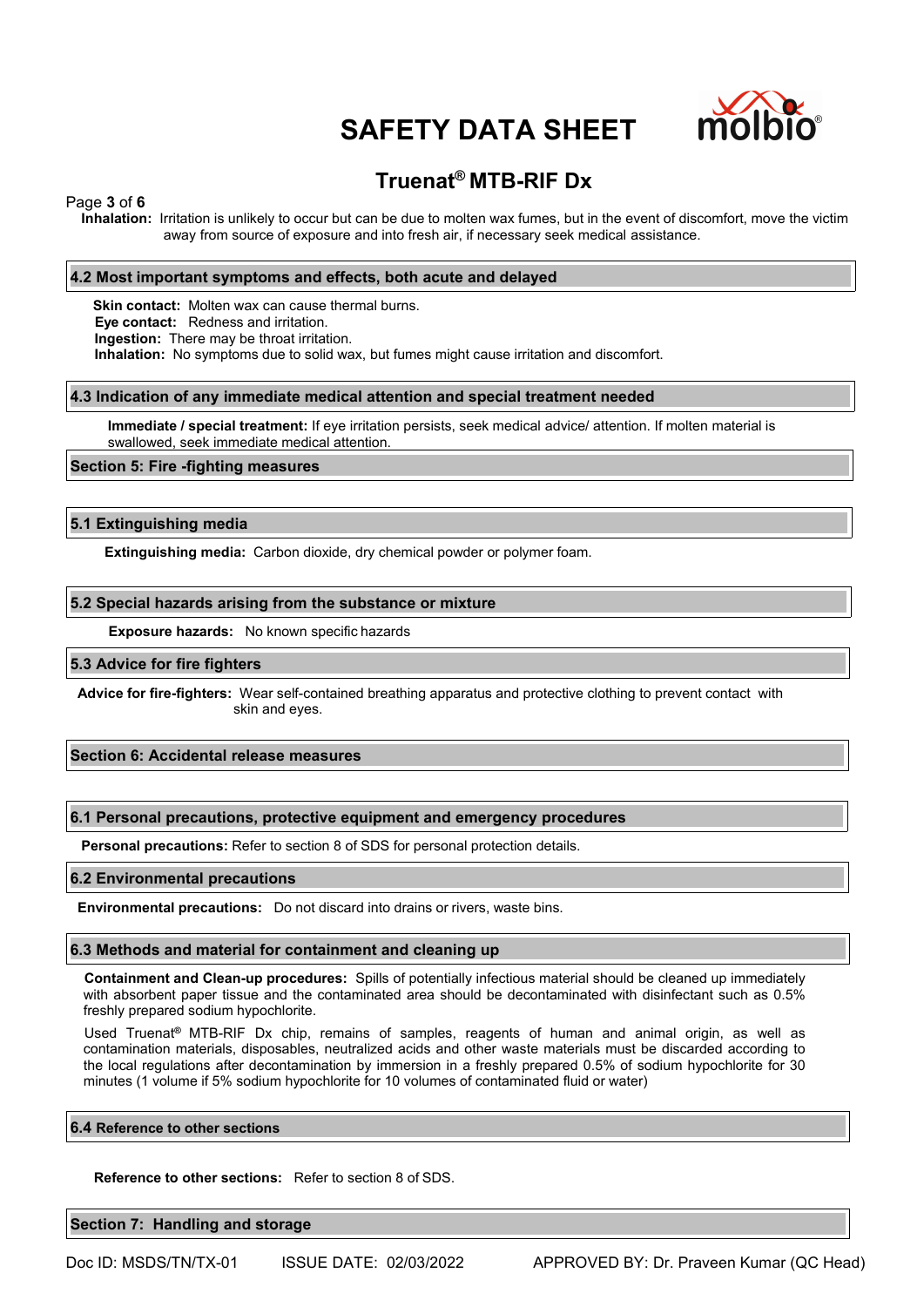

# **Truenat® MTB-RIF Dx**

Page **4** of **6**

# **7.1 Precautions for safe handling**

**Handling requirements:** No special requirements.

# **7.2 Conditions for safe storage , including any incompatibilities**

**Storage conditions:** Store in original container between 2ºC to 30ºC. Do not expose to moisture and direct sunlight. **Suitable packaging:** Must only be kept in original packaging.

### **7.3 Specific end use(s)**

**Specific end use(s):** *In-vitro* diagnosis of *Mycobacterium tuberculosis*.

# **Section 8: Exposure controls/personal protection**

# **8.1 Control parameters**

**Workplace exposure limits:** No data available.

# **8.2 Exposure controls**

**Engineering measures:** Ensure all engineering measures mentioned in section 7 of SDS are in place.

**Respiratory protection:** Respiratory protection notrequired.

**Hand protection:** Protective gloves.

**Eye protection:** No specific measures are required when using good safe practice.

**Skin protection:** Protective clothing not required when using good safe practice.

# **Section 9: Physical and chemical properties**

# **9.1 Information on basic physical and chemical properties**

**State:** Solid **Colour:** White **Odour:** Odourless **Solubility in water:** Insoluble

**Viscosity:** Not Applicable

**pH:** Not Applicable

**Boiling point/range°C:** No data available **Melting point/range°C:** No data available. **Flash point°C:** No data available **Autoflammability°C:** No data available. **Vapour pressure:** No data available. **Relative density:** No data available.

**9.2 Other Information**

**Other information:** None

**Section 10: Stability and reactivity**

**10.1 Reactivity**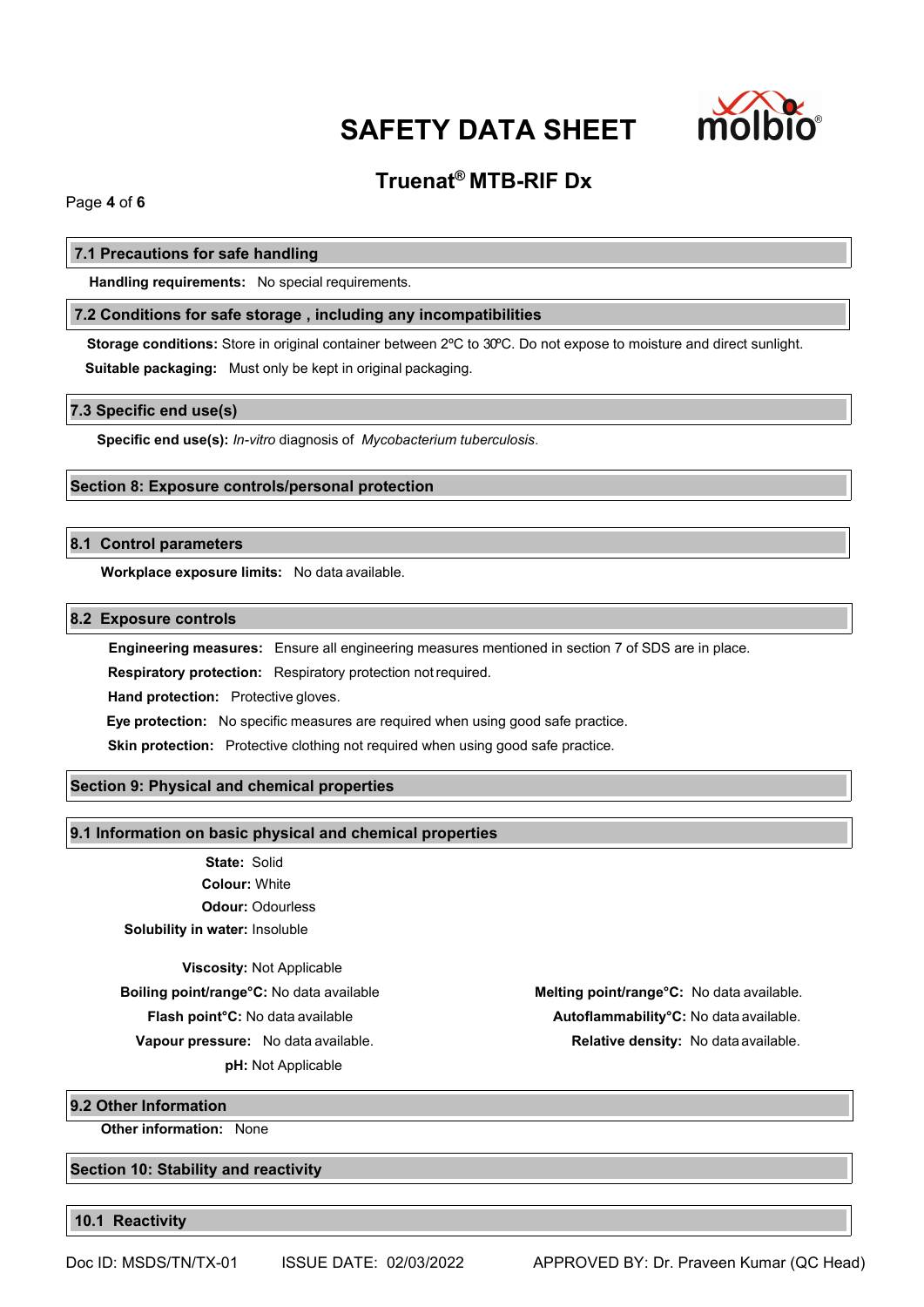

# **Truenat® MTB-RIF Dx**

# Page **5** of **6**

**Reactivity:** Stable under recommended transport or storage conditions.

#### **10.2 Chemical stability**

**Chemical stability:** Stable under specified conditions.

### **10.3 Possibility of hazardous reactions**

**Hazardous reactions:** No possible hazardous reactions.

#### **10.4 Conditions to avoid**

**Conditions to avoid:** Exposure to high temperature.

#### **10.5 Incompatible materials**

**Materials to avoid:** Organic solvents.

#### **10.6 Hazardous decomposition products**

**Hazardous decomposition products:** No hazardous decomposition products are formed in high quantities

# **Section 11: Toxocological information**

#### **Section 11.1 Information on Toxocological effects**

**Toxicity values:** No data available.

# **Symptoms/routes of exposure**

**Skin contact:** There may be mild irritation at the site of contact

**Eye contact:** There may be irritation and redness.

**Ingestion:** There may be irritation of the throat.

**Inhalation:** No symptoms due to solid wax, but fumes might cause irritation and discomfort.

# **Section 12: Ecological information**

**12.1 Toxicity**

**Ecotoxicity values:** No data available.

#### **12.2 Persistence and degradability**

**Persistence and degradability:** N o n - b iodegradable.

**12.3 Bioaccumulative potential**

**Bioaccumulative potential:** No bioaccumulation potential.

#### **12.4 Mobility in soil**

**Mobility:** Not readily absorbed into soil.

#### **12.5 Results of PBT and vPvB assessment.**

Results of PBT and vPvB assessment: Not Applicable

# **12.6 Other adverse effects**

**Other adverse effects:** Not Applicable